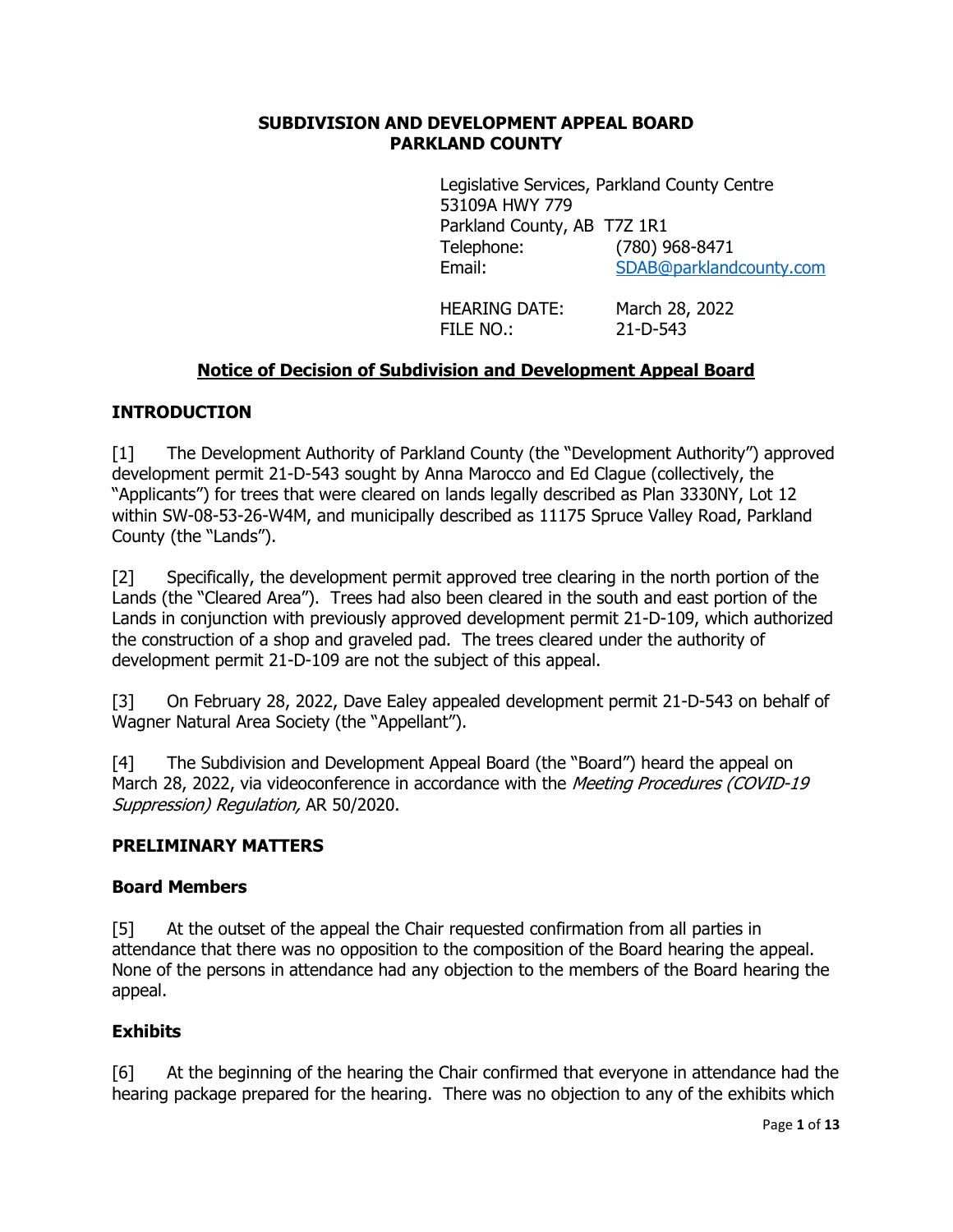had been submitted in accordance with the Board's hearing submission dates. The Board marked those exhibits received prior to the hearing as set out at the end of this decision.

### **Miscellaneous**

[7] The appeal was filed in time, in accordance with section 686 of the *Municipal* Government Act, RSA 2000, c M-26 (the "MGA").

[8] The Board is satisfied that it has jurisdiction to deal with this matter. There were no objections to the proposed hearing process. There were no preliminary matters raised at the beginning of the hearing.

### **DECISION OF THE SUBDIVISION AND DEVELOPMENT APPEAL BOARD**

[9] The Board denies the appeal but varies the development permit issued by the Development Authority by imposing new conditions on the development permit in addition to the conditions imposed by the Development Authority. For clarity, the development permit is issued subject to the following conditions:

- <span id="page-1-0"></span>1. The Applicants must plant new trees and vegetation on the north portion of the site in a density comparable to what existed before the trees were cleared. The trees and vegetation to be planted must be trees indigenous to the area. For clarity, this condition does not prevent the Applicants from planting nonindigenous trees, such as fruit trees in addition to indigenous trees and vegetation.
- <span id="page-1-1"></span>2. The Applicants may not plant any invasive species.
- 3. The proposed development shall conform to the stamped approved plans and shall not be moved, altered or enlarged except where authorized or directed through this permit approval.
- 4. The Applicants shall preserve all existing stands of trees and shrubbery outside the development area for environmental and sound attenuation purposes.
- 5. The Applicants shall not alter the natural drainage that creates any run-off onto adjacent properties.
- 6. All development shall be landscaped in a manner to prevent any surface run-off onto adjacent properties.
- 7. The Applicants shall remove all garbage and waste at their own expense and keep the site in a neat and orderly manner.
- 8. Any proposed changes shall first be submitted for review by the Development Authority. Any changes considered substantial or inconsistent with this approval, as determined by the Development Authority, may require separate development permit approval.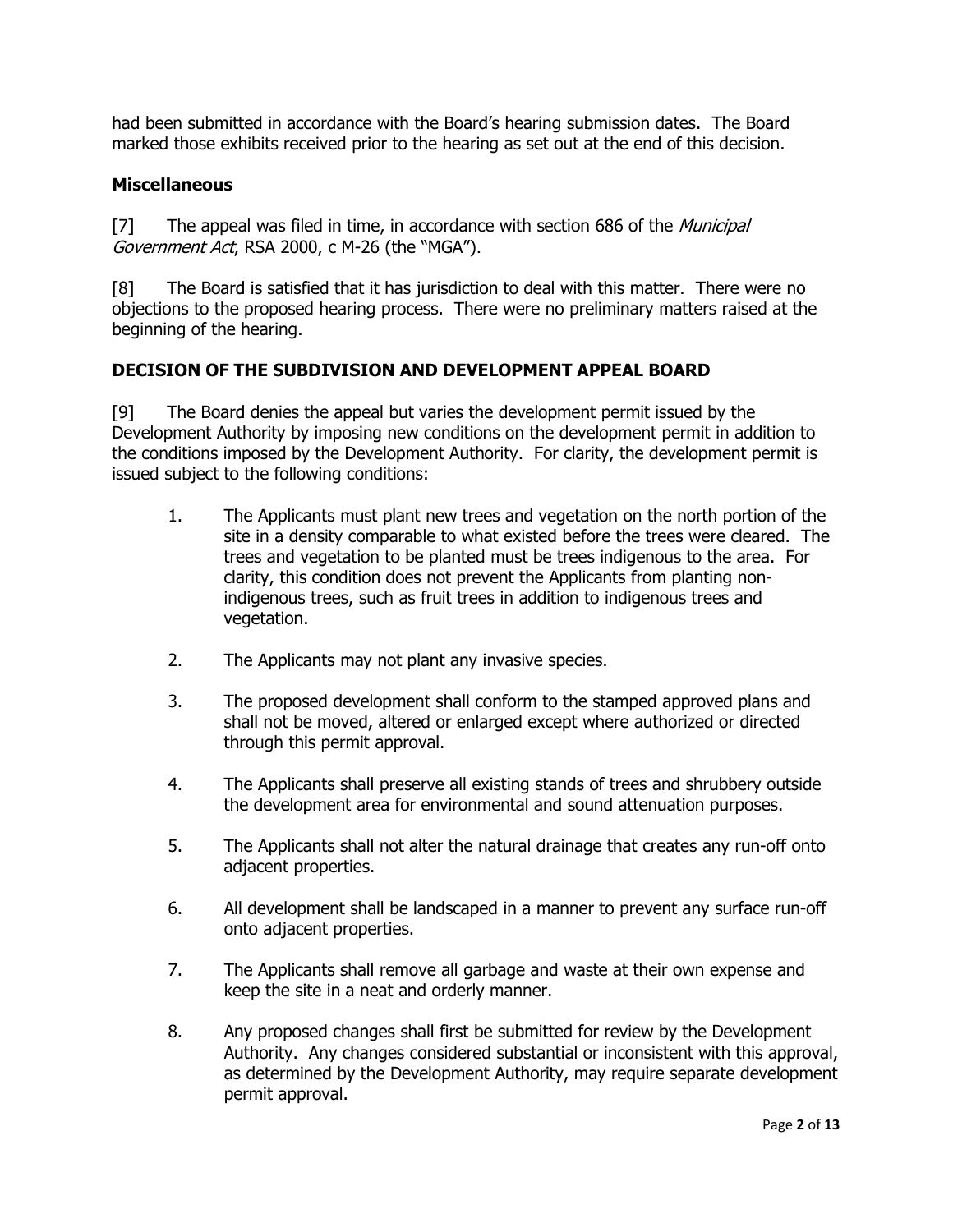9. Failure to comply with the conditions of this permit may result in the permit being cancelled, revoked or both.

## **SUMMARY OF HEARING**

[10] The following is a summary of the oral and written evidence submitted to the Board. At the beginning of the hearing, the Board indicated that it had reviewed all the written submissions filed in advance of the hearing.

### **Development Authority**

[11] The Lands are located at 11175 Spruce Valley Road, Parkland County, legally described as Plan 3330NY, Lot 12 within SW-08-53-26-W4M.

[12] The Lands are within the Osborne Acres subdivision and adjacent to the Wagner Natural Area and Surrounding Forest Environmentally Sensitive Area. The Lands are in a Major Employment Area as identified in the Municipal Development Plan Bylaw No. 2017-14 ("MDP") Development Concept, Figure 7. The Lands are not within a High Priority Landscape.

[13] The Acheson Industrial Area Structure Plan Bylaw No. 2020-13 (the "Acheson ASP") governs the Lands and identifies the Lands for residential use.

[14] The Lands are located within the CR – Country Residential District as described in Section 5.3 of the Land Use Bylaw 2017-18 ("LUB").

[15] The Applicants' application for a development permit related to the removal of dead standing trees, trees affected by carpenter ants, and vegetation impacted by the removal of a substantial accumulation of junked items left by the previous owner. The Applicants also indicated that in the spring of 2022, they would plant new trees on the Lands (collectively, the "Proposed Development").

[16] The Development Authority received the application on December 22, 2021, as part of an enforcement file. At the time the application was made, the trees had already been cut down. The Development Authority deemed the application complete on January 11, 2022 and approved the development permit on February 7, 2022.

- [17] The Applicants submitted the following items in support of the application:
	- a. Application Form
	- b. Land Title
	- c. Labeled site plan
	- d. Reasons for clearing and description of vegetation to be cleared
	- e. Project schedule
	- f. Means of timber disposal
	- g. Plans for site restoration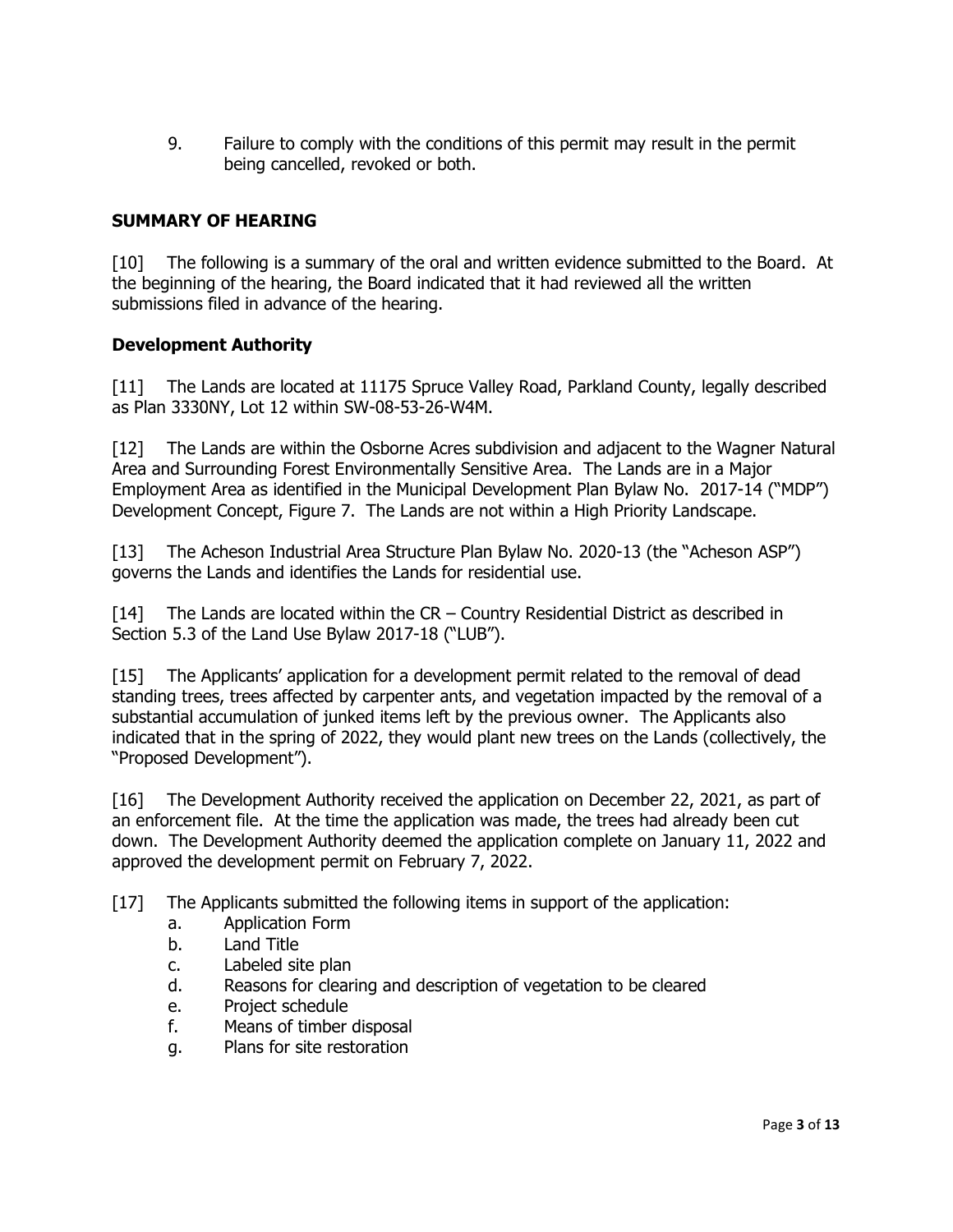[18] In reviewing the application, the Development Authority determined the use of the Cleared Area to be Tree Clearing. Tree Clearing is a discretionary use on the Lands as outlined in Section 11.9 of the LUB. The Development Authority determined that the Proposed Development satisfied the applicable LUB regulations under Section 11.9.

[19] Under Section 11.9.6(b) of the LUB, the Development Authority has discretion to require a biophysical assessment for a site located within 0.8 kilometres of an environmentally significant area as defined in Parkland County's Environmental Conservation Master Plan (the "ECMP"), or if the site contains natural features such as sloughs or extensive tree cover. It is not mandatory for the Development Authority to require a biophysical assessment if the above conditions are met.

[20] The Development Authority determined that the Lands were located within 0.8 kilometres of an environmentally sensitive area defined in the ECMP. The Lands previously had extensive tree cover as shown in aerial imagery, although the Lands had been cleared when the Development Authority received the application. Ultimately, the Development Authority did not require a biophysical assessment.

[21] The Development Authority approved the application because tree clearing is an allowable use in the CR – Country Residential District; a number of trees removed were dead standing trees and trees affected by carpenter ants; and new trees will be planted in the spring of 2022 as per the Site Plan. The Development Authority submitted that the Board should uphold the Development Authority's decision and conclude that the Proposed Development meets the requirements of the LUB.

- [22] In response to questions from the Board, the Development Authority advised as follows:
	- a. Traditionally, a development permit is required before Tree Clearing is conducted; and
	- b. Members of the public may call Parkland County with information that someone has contravened a development permit or is acting without a development permit. Parkland County then opens an enforcement file to determine whether approval for the development is in place.

# **Appellant Dave Ealey, Agent for Wagner Natural Area Society**

[23] The Appellant, Wagner Natural Area Society ("WNAS"), is a volunteer steward organization responsible for the management of Wagner Natural Area. WNAS holds a provincial recreational lease and a provincial water licence for Wagner Natural Area. Mr. Ealey is the president of the WNAS and spoke on its behalf.

[24] The Appellant opposed the Proposed Development proposed in application 21-D-543 but also acknowledged that the trees had already been removed. Mr. Ealey claimed that the true extent of the Proposed Development exceeded what was described in the application. He attached a 2015 aerial image obtained from Google Earth, which he described as showing a 40 – 50 metre area across the Cleared Area containing mostly live trees. Mr. Ealey expressed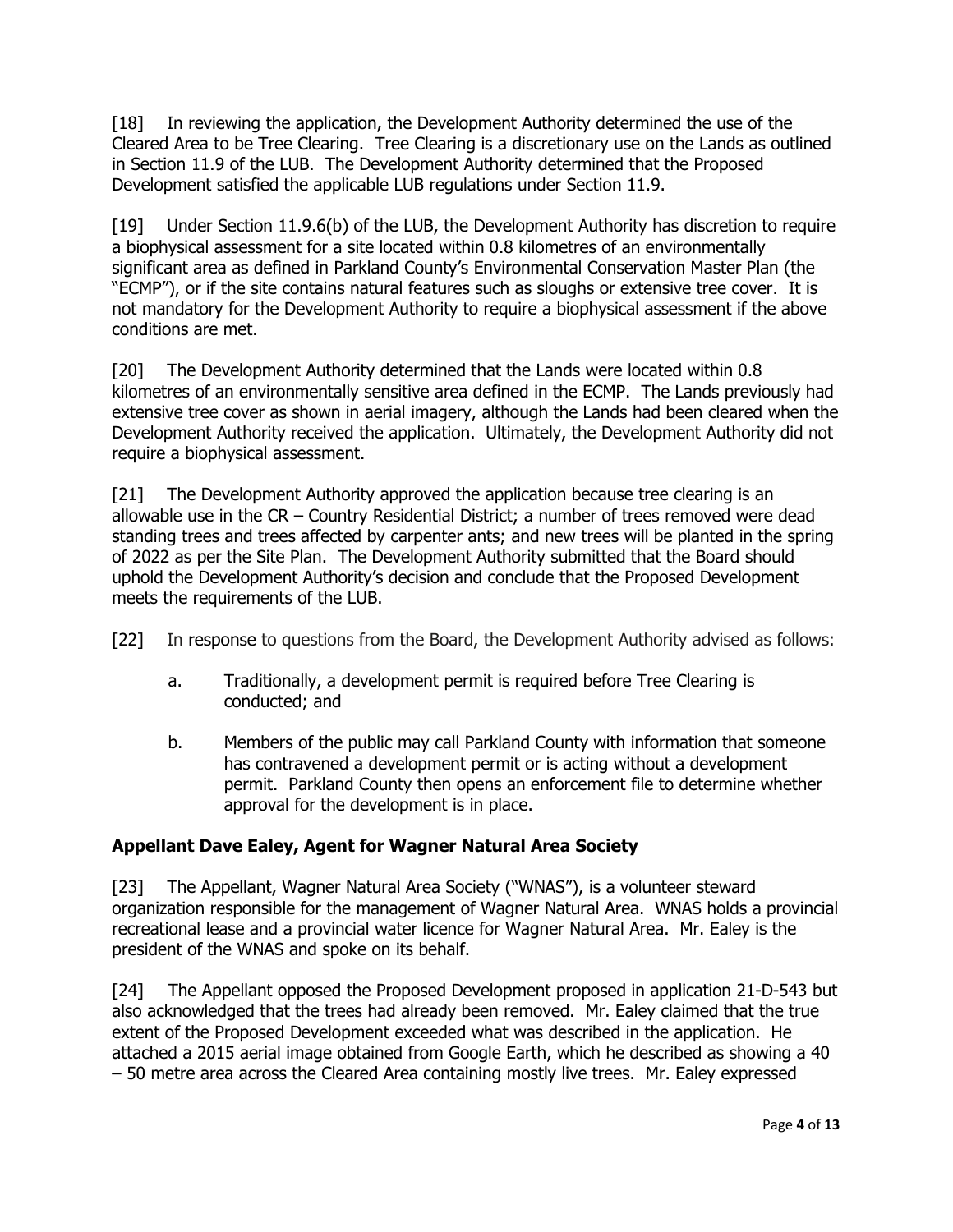doubts that the trees removed were all dead trees. Mr. Ealey suggested that tamarack trees do not have needles in the winter and may have been considered dead by mistake.

[25] Mr. Ealey questioned the carpenter ant infestation as justification for the Proposed Development. He presented a letter from a Pest Management Coordinator at the City of Edmonton, which noted that carpenter ants are an important part of the forest ecosystem and help recycle organic material back into the forest. Unlike termites, carpenter ants do not eat wood, but burrow into soft, wet, or decaying wood to build nests. The letter described carpenter ants as a symptom of a tree's decline, not the cause.

[26] The Appellant was concerned about the impacts of the Proposed Development on ecosystems adjacent to and within Wagner Natural Area. Generally, Mr. Ealey expressed disappointment that WNAS was not consulted before completion of the Proposed Development.

[27] In the past, the Applicants admitted to digging a trench on the Lands, and the Appellant was concerned that the Applicants were attempting to divert water from the Lands. The Proposed Development had exposed waterlogged soil, which would have been part of the natural water cycle and managed by the extensive root system of the forest.

[28] In the Appellant's view, the Proposed Development was inconsistent with Parkland County's environmental policies, ECMP, and the LUB. Mr. Ealey would have liked to see additional documents informing the development permit application, such as the biophysical assessment referred to in Section 11.9.6 of the LUB, a comprehensive site restoration plan, and a plan for physical management of groundwater, surface water and storm water.

[29] Mr. Ealey concluded by stating that WNAS does not want inappropriate activity occurring along the border of Wagner Natural Area. He stated that Parkland County can consider the removal of trees along a designated natural area as inappropriate, especially within a CR – Country Residential District. WNAS looks to Parkland County to enforce a sustainable conservation plan.

[30] In response to Board questions, Mr. Ealey advised as follows:

- a. The letter from a Pest Management Coordinator at the City of Edmonton was intended to provide background information on carpenter ants. There are numerous species of ants in the Wagner Natural Area that serve a variety of roles (for example, as decomposers). The WNAS felt it was appropriate to have information about carpenter ants in its package;
- b. The ECMP is a plan produced by Parkland County that outlines its commitments to conserve the natural areas. Mr. Ealey produced excerpts of the ECMP in his submission to the Board; and
- c. Osborne Acres is located within a setback shown on Map 6 "Future Land Use Concept" in the Acheson ASP.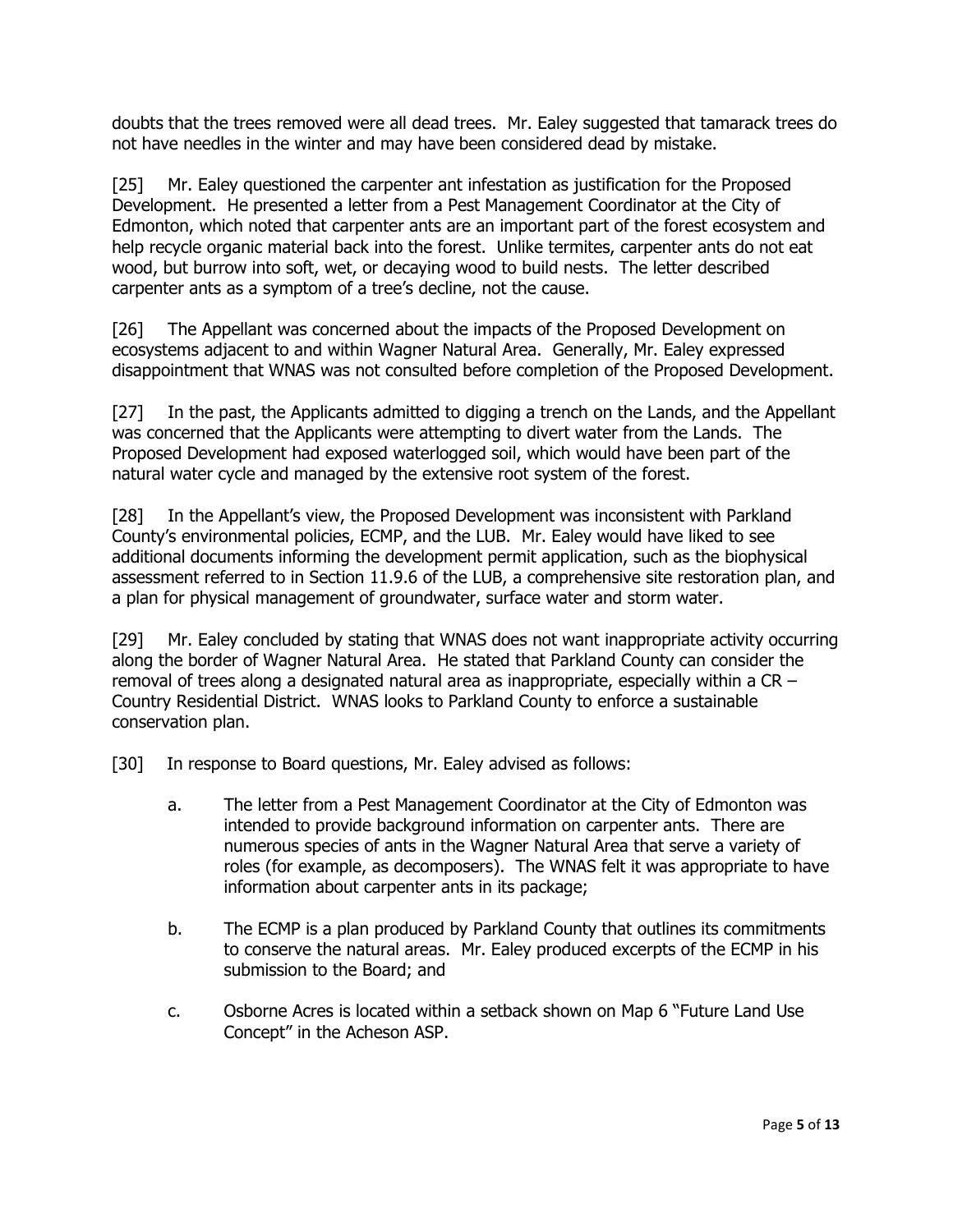# **Applicants Anna Marocco and Ed Clague**

[31] The Applicants, Anna Marocco and Ed Clague, each made submissions to the Board. They agreed with the Development Authority's submissions that the Lands were subject to the Acheson ASP and that the Lands were zoned as CR – Country Residential. The Lands are not located within an environmentally sensitive area defined in the ECMP.

[32] After acquiring the Lands, the Applicants planned to renovate the existing home and the Lands. During renovation, the Applicants found carpenter ants in the home and the garage. An exterminator came to the home and said that the carpenter ants were living in the home and in nearby trees that were soft and decaying. Having spent a lot of money on renovations, the Applicants decided to remove the soft, decaying trees to prevent further carpenter ant infestations.

[33] When the Applicants began renovations, there were a lot of junk items on the Lands, such as used oil, used antifreeze and metal drums that would have negatively affected the Wagner Natural Area. The Applicants incurred a lot of expenses to remove the junk items, and in doing so, benefited the adjacent properties. Further, there were many big black poplar trees that fell and made a mess. The Applicants felt they were doing their neighbours a favour by cleaning up the downed trees.

[34] Before completing the Proposed Development, the Applicants spoke with their real estate agent and a Parkland County staff member, who all advised that Tree Clearing is a discretionary use on the Lands, and that the Applicants could remove the trees. The Applicants stated that there were no caveats or other restrictions registered to the Lands that prohibited tree clearing, as evidenced by the fact that the Applicants had cleared trees for another development.

[35] In their written materials, the Applicants explained that they thought the Proposed Development was encompassed in a previous development approval they had obtained. They did not realize they needed a separate development permit for the Proposed Development until they were advised by Parkland County.

[36] The Applicants stated that they selectively cleared the trees as best they could. They stated that the 2015 aerial image does not accurately depict the degree of forest cover present before the trees were removed, but that they did not have an aerial image available from 2021. The Applicants also stated that the Cleared Area is fairly wet, and the Applicants would like them to be usable. The Applicants plan to plant grass in the Cleared Area.

[37] The Applicants clarified that they had been required to install a culvert on the Lands when they put in a new approach. The Applicants confirmed that they had a development permit to put in the approach, and that the approach and culvert were inspected. The trench had not been to divert water flow. Rather, overgrown grass and silt prevented the water from flowing. Due to the culvert, the water is flowing again.

[38] The Applicants submitted that they had provided all of the information required by Section 11.9.5 of the LUB. They noted that the Development Authority was required by Section 11.9.6 of the LUB to "have regard for the environmental significance of the area to be cleared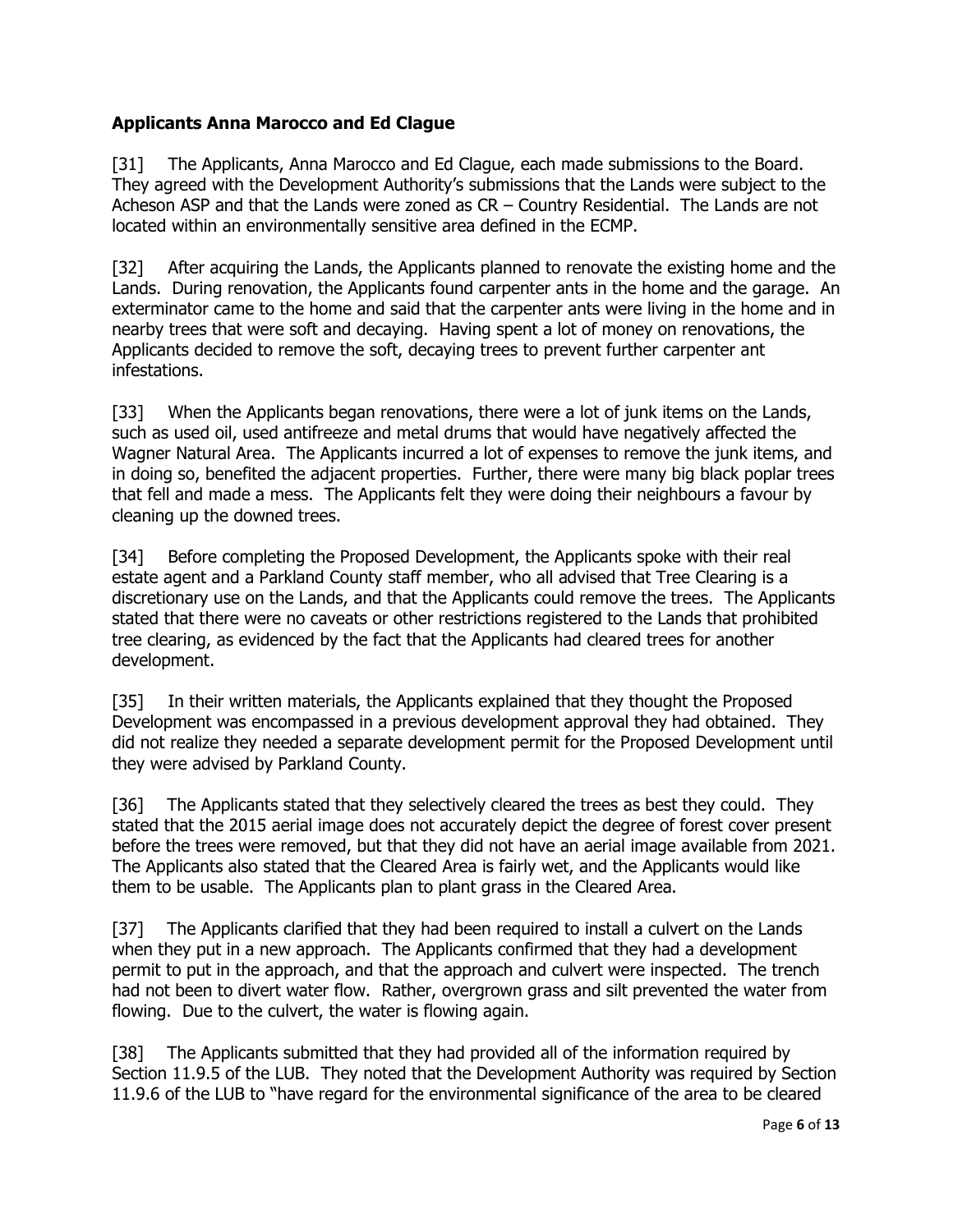and the potential impacts on adjacent lands." In the Applicants' view, Conditions 2, 3, and 4 of development permit 21-D-543 demonstrated that the Development Authority complied with Section 11.9.6 of the LUB. The Applicants submitted that the conditions as a whole are sufficient to address the environmental considerations applicable to this case.

- [39] In response to the Board's questions, the Applicants indicated that:
	- a. In addition to grass, the Applicants would plant new trees;
	- b. A representative from Parkland County said that tree clearing was a discretionary use. This was interpreted to mean that there was no need for a permit from Parkland County;
	- c. The Applicants do not have photos of the Lands from 2021 as the real estate agent had used Google Earth photos from 2015 in the listing; and
	- d. The Applicants were aware of Wagner Natural Area when they purchased the land, but not of the environmental significance of the Wagner Natural Area.

# **FINDINGS OF FACT**

[40] In addition to the specific facts set out under the Board's reasons, the Board finds the following as facts.

[41] The Lands are located in Parkland County at 11175 Spruce Valley Road, legally described as Plan 3330NY Lot 12 within SW-08-53-26-W4M, and are within the Osborne Acres subdivision, south of Wagner Natural Area.

[42] The Lands are located within the CR – Country Residential District of the LUB.

- [43] The use of the Proposed Development is Tree Clearing.
- [44] Tree Clearing is a discretionary use in CR Country Residential District.
- [45] The Appellant, Wagner Natural Area Society, is an affected person.

[46] The Applicants, Anna Marocco and Ed Clague, are affected persons.

### **REASONS**

#### **Jurisdiction**

[47] The Board notes that its jurisdiction is found in section 687(3) of the MGA. In making this decision, the Board has examined the provisions of the LUB and has considered the oral and written submissions made by and on behalf of those who provided evidence: the Development Authority, the Appellant and the Applicants.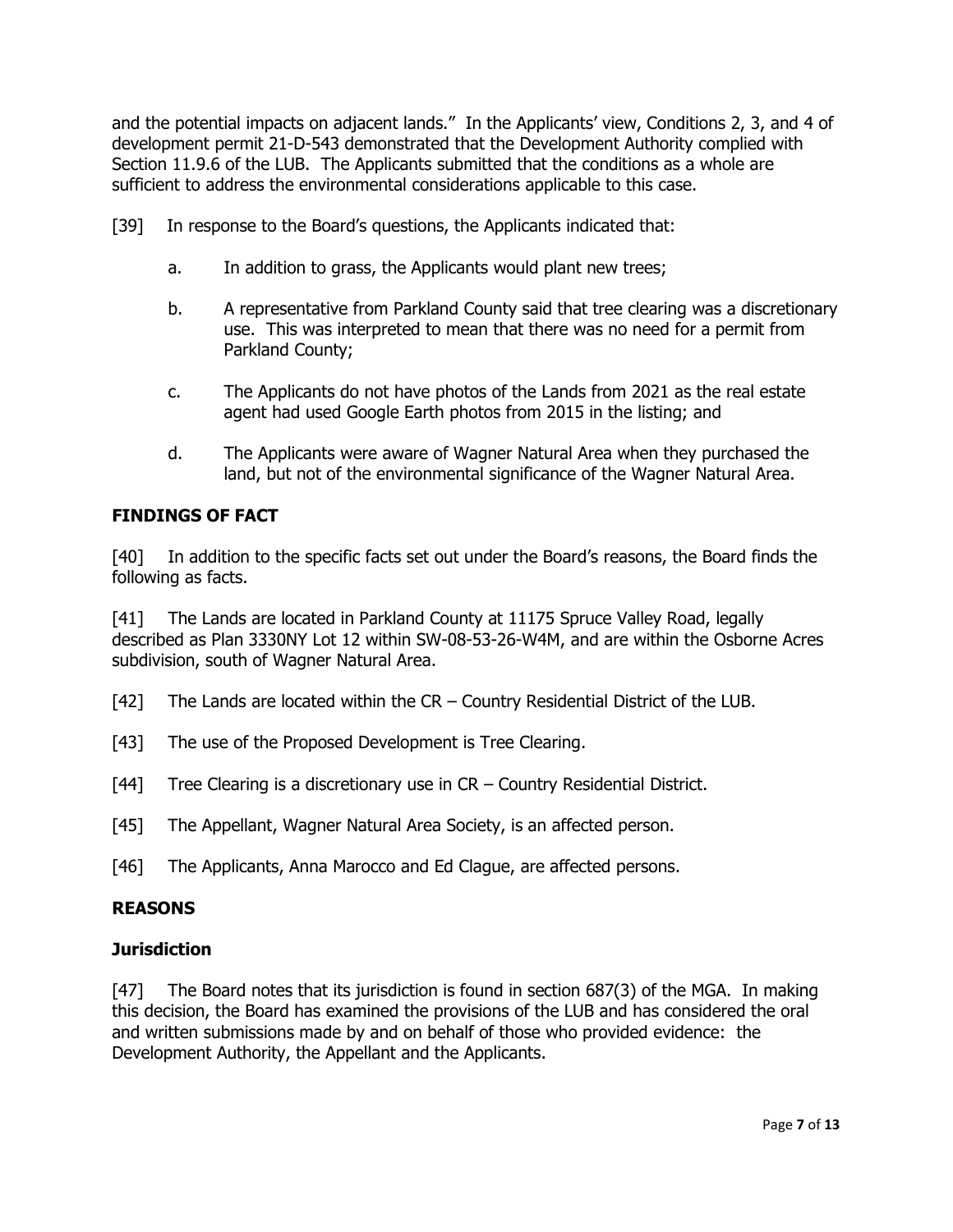**687(3)** In determining an appeal, the board hearing the appeal referred to in subsection (1)

- (a) repealed 2020 c39 s10(52);
- (a.1) must comply with any applicable land use policies;
- (a.2) subject to section 638, must comply with any applicable statutory plans;
- (a.3) subject to clauses (a.4) and (d), must comply with any land use bylaw in effect;
- (a.4) must comply with the applicable requirements of the regulations under the Gaming, Liguor and Cannabis Act respecting the location of premises described in a cannabis licence and distances between those premises and other premises;
	- (b) must have regard to but is not bound by the subdivision and development regulations;
	- (c) may confirm, revoke or vary the order, decision or development permit or any condition attached to any of them or make or substitute an order, decision or permit of its own;
	- (d) may make an order or decision or issue or confirm the issue of a development permit even though the proposed development does not comply with the land use bylaw if, in its opinion,
		- (i) the proposed development would not
			- (A) unduly interfere with the amenities of the neighbourhood, or
			- (B) materially interfere with or affect the use, enjoyment or value of neighbouring parcels of land,

and

(ii) the proposed development conforms with the use prescribed for that land or building in the land use bylaw.

# **Affected Persons**

[48] The first question the Board must determine is whether those appearing and speaking before the Board are affected persons. The Board notes that there was no objection made to those making submissions to the Board.

[49] The Appellant, the WNAS, is a volunteer steward organization for Wagner Natural Area. The Lands are immediately adjacent to the Wagner Natural Area. The WNAS has a provincial recreational lease and provincial water licence in the Wagner Natural Area. The Board finds that due to the WNAS's interest in the Wagner Natural Area, and due to the proximity of the Lands, the WNAS is affected by the development permit issued by the Development Authority.

[50] As the Applicants' development permit is under appeal, the Applicants are also affected by this appeal.

# **Statutory Plans**

[51] The Board acknowledges that in determining the appeal, the Board must comply with any applicable statutory plans, such as the MDP or the Acheson ASP.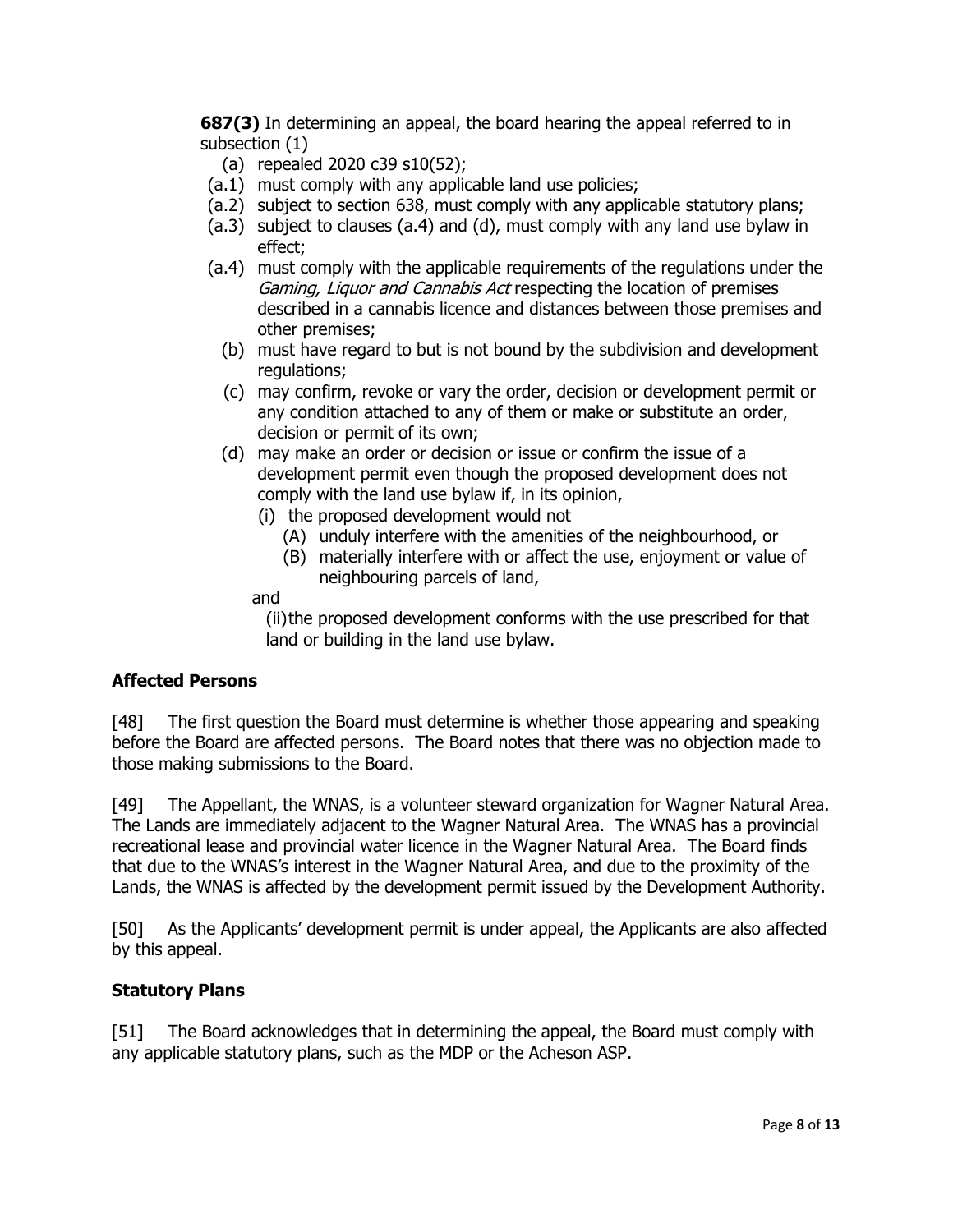[52] The Appellant argued that the Proposed Development conflicted with various Parkland County environmental policies and the ECMP. Though the Board can consider the environmental policies and the ECMP as relevant planning considerations, the Board is not required to comply with them as they are not statutory plans.

[53] With respect to the MDP, the Development Authority indicated that the Lands are located within a Major Employment Area as identified by the Development Concept, Figure 7 in the MDP. The Lands are not identified as within a High Priority Landscape. The Board finds that the use of these lands for a residential purpose and the Proposed Development is not contrary to the terms of the MDP because there is nothing inconsistent about a residential use in a major employment area.

[54] The Development Authority also stated that the Lands are governed by the Acheson ASP and identified for residential use. The Board noted that neither the Appellant nor the Applicants had any submissions contrary to the submission of the Development Authority. The Board finds as a fact that the Lands are within residential areas noted in the Acheson ASP and as a result, the use of the Lands for a residential purpose and for the Proposed Development is consistent with the Acheson ASP.

[55] Section 2.2 of the Acheson ASP describes site buffers that are required between residential areas and commercial or industrial lots. It does not require site buffers between residential areas and environmental areas. Section 2.7 describes Special Study Area – Agricultural Area A located to the south and the west of Wagner Natural Area. Section 2.7.1 describes future studies that will be conducted to identify buffers along the Wagner Natural Area. There was no evidence before the Board to suggest that the Lands were located within Special Study Area – Agricultural Area A.

[56] Since the Lands are being used for residential purposes, they meet the intention of the Acheson ASP. In addition, the Board finds that the Proposed Development is consistent with the Acheson ASP because there are no requirements for site buffers for the Lands.

# **Land Use District**

[57] The Lands are zoned as  $CR$  – Country Residential.

### **Nature of the Use**

[58] The Development Authority determined that the use of the Lands described in application 21-D-543 is Tree Clearing. There was no argument before the Board that the Proposed Development was anything other than Tree Clearing.

[59] The Board considered Section 11.9 of the LUB and agrees that the use is Tree Clearing. A development permit is required under Section 11.9.1 of the LUB because the exemptions listed in Section 11.9.2 and Section 11.9.3 do not apply.

[60] Tree Clearing is a discretionary use in CR – Country Residential District as provided in Section 11.9.1 of the LUB.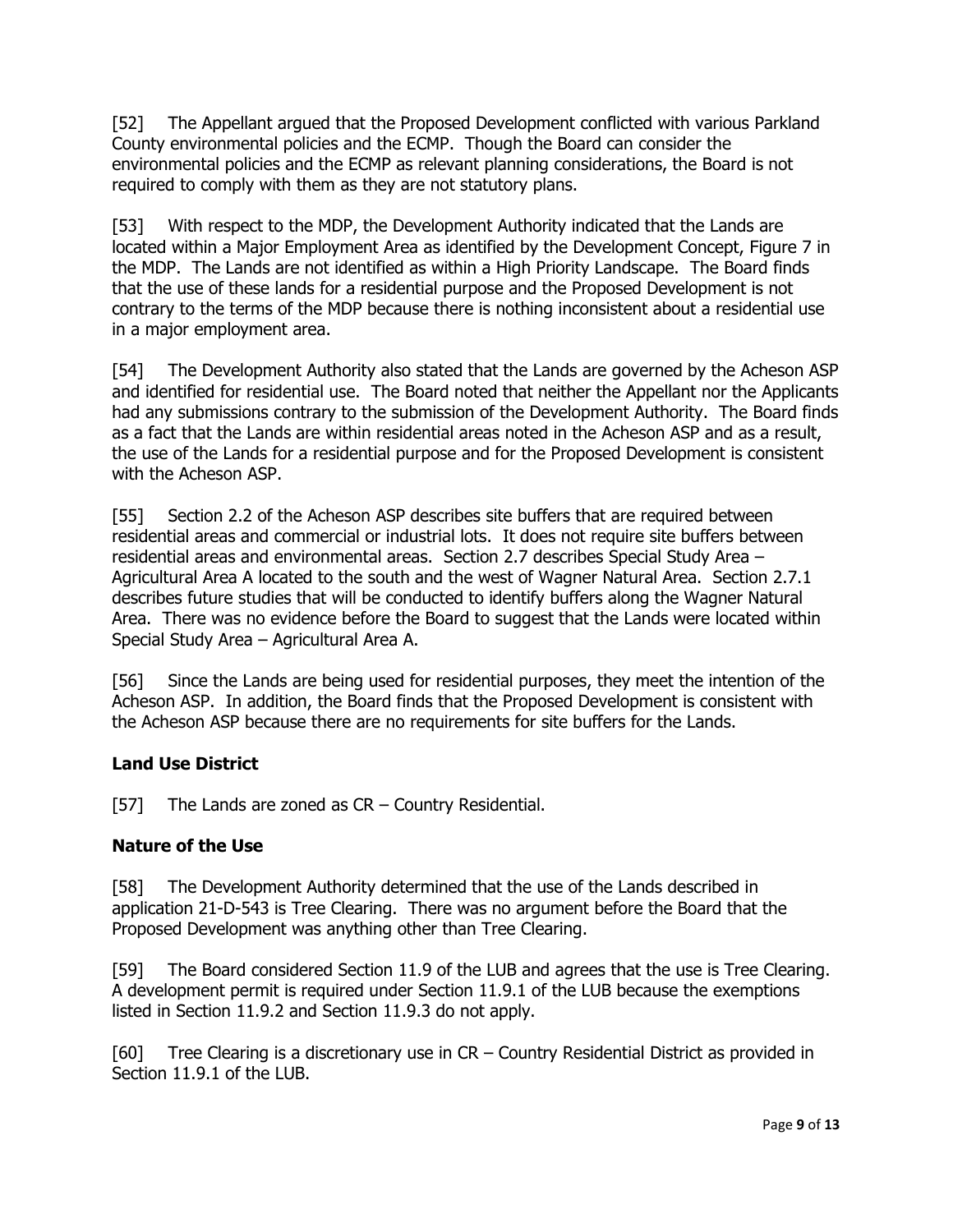## **Is Tree Clearing compatible with neighbouring uses?**

[61] Having concluded that the use is discretionary in a CR – Country Residential District, the Board must consider whether the Proposed Development is compatible with neighbouring uses as referenced in Rossdale Community League (1974) v. Edmonton (Subdivision and Development Appeal Board), 2009 ABCA 261:

[14] The object and purpose of a discretionary use is to allow the development authority to assess the particular type and character of the use involved, including its intensity and its compatibility with adjacent uses.

[62] The Board first notes that the test of compatibility indicates that the question is compatibility with adjacent uses, and not just the uses of an appellant's parcel. The Board will examine the question of compatibility generally, and then examine the specific concerns identified by the Appellant to assess whether, on the evidence before it, the Board is satisfied that the Tree Clearing is compatible with the adjacent uses.

[63] In its submissions, the Development Authority stated that the Proposed Development is an allowable use in the CR – Country Residential District; a number of the trees removed were dead standing trees and trees affected by carpenter ants; and the planting of new trees will site and habitat restoration purposes. From these submissions, the Board inferred that the Development Authority considers the Proposed Development to be compatible with neighbouring uses.

[64] The Applicants' position was that Tree Clearing is an allowable use in the CR – Country Residential District; they would be planting new trees and grass in the Cleared Area; and they had removed dead trees and trees affected by carpenter ants to prevent further carpenter ants infestations in their house. From these submissions, the Board inferred that the Applicants also consider the Proposed Development to be compatible with neighbouring uses.

[65] The Board first notes that the area in which the Applicants' lands are located are zoned CR – Country Residential. The Board notes that tree clearing is not an unusual activity in a County Residential district and thus this supports a conclusion that tree clearing is compatible with the neighbouring uses. Further, the evidence of both the Development Authority and the Applicants is that this activity is not unusual within a CR – Country Residential District. The Board accepts that CR – Country Residential landowners would do maintenance around their properties and that could include tree clearing. As such, in relation to the general question of whether Tree Clearing is compatible with the other CR – Country Residential uses, the Board finds that such a use is compatible.

[66] However, the Board also wishes to examine the question of compatibility with the Wagner Natural Area, which is also adjacent to the Lands. The WNAS raised several concerns regarding the impact of the Proposed Development on the ecosystems within and adjacent to Wagner Natural Area. WNAS' concerns broadly encompassed impacts to water cycles and local flora and fauna. In the Appellant's view, the impacts of the Proposed Development are incompatible with the conservation purposes of the Wagner Natural Area and Surrounding Forest Environmentally Significant Area. The Board considered the Appellant's concerns to determine whether they affect the Proposed Development's compatibility with neighbouring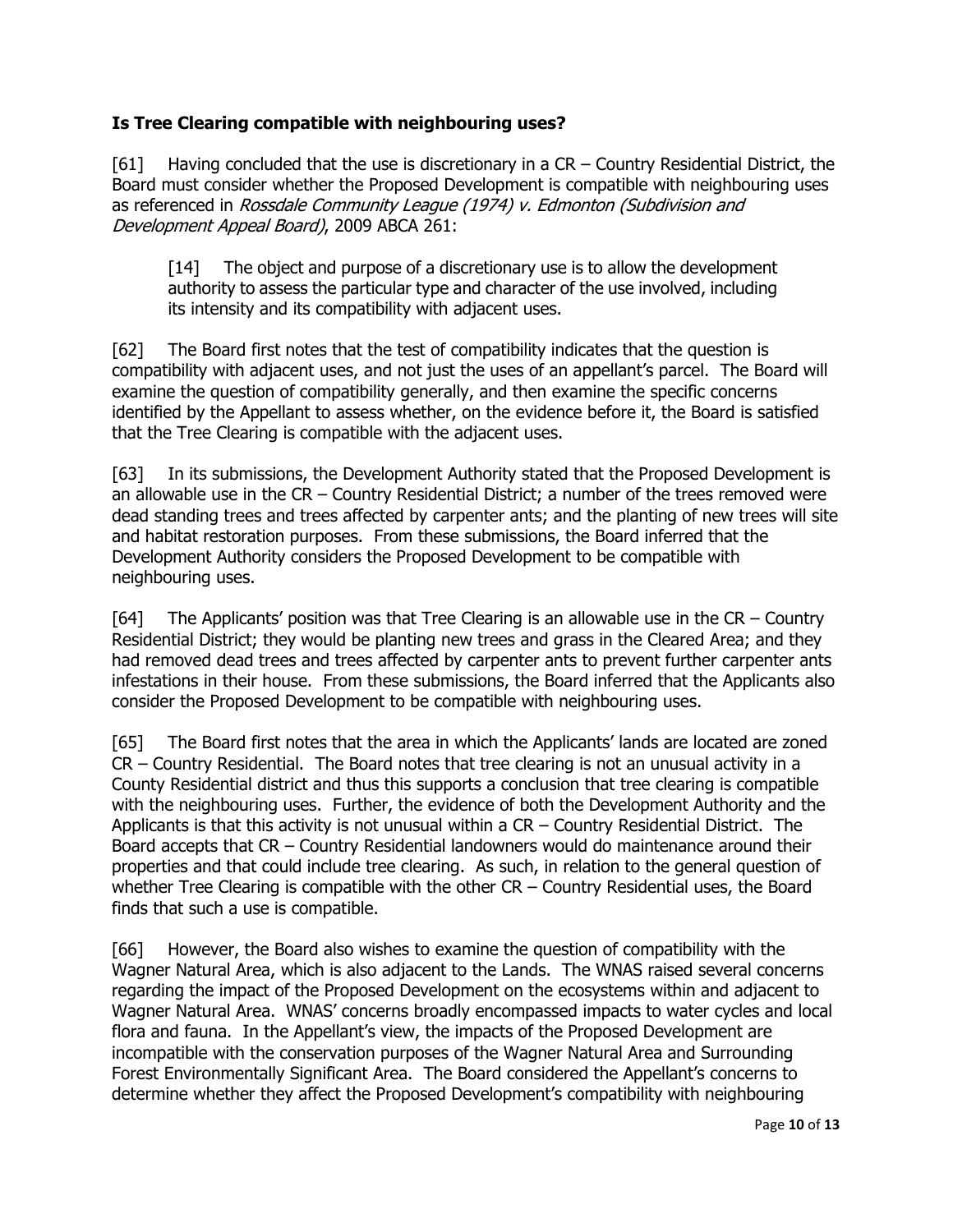uses, both in the context of the other uses, as well as the lands for which the Appellant expressed concern.

# Water Cycle

[67] The Appellant stated he was concerned about the impact of the Proposed Development on various hydrological systems in the Wagner Natural Area and Surrounding Forest Environmentally Significant Area including stormwater, runoff, and groundwater systems. The Appellant's evidence largely consisted of ECMP excerpts, which spoke generally to potential impacts of development within the Acheson ASP area on groundwater systems (see e.g. agenda package page 46/59).

[68] The Board noted that while there may be a concern about stormwater, runoff and groundwater systems there was insufficient evidence for the Board to draw specific conclusions about the impact caused by the Proposed Development. The Board did note that the trees had been cleared, and that the images before the Board in the Appellant's written submissions suggested that the trees had been bulldozed rather than selectively removed (see agenda package, page 55/59). Although the Appellant's submissions were that the soil was "waterlogged" and that the forest's root system played a role in managing the groundwater cycle, the Board was not persuaded that these concerns raised the issue to one of incompatibility because the evidence was that the trees had been cleared, but the evidence did not indicate that there had been an impact on the hydrological systems from the time of removal of the trees to the date of the hearing. Although the Board appreciates the concerns about the stormwater, runoff and groundwater systems, the Board finds the evidence insufficiently compelling to conclude that tree clearing, which is an activity in CR districts, is incompatible, even with the nature of the Wagner Natural Area.

[69] The Board noted that the Applicants committed to planting new trees. The evidence before the Board was that the Applicants planned to plant a mixture of deciduous, coniferous, and fruit trees on the Lands. At the hearing, the Applicants gave evidence that they also wanted a grassy area. The Board is of the view that the conservation of local water systems in the adjacent Wagner Natural Area and Surrounding Forest Environmentally Sufficient Area can be supported by having the Applicants replant a sufficient number of trees which will assist in the water management of the area. The Board is of the view that imposing the below conditions will address the question of possible incompatibility, particularly because the trees have already been removed as of the date of the hearing.

- a. The Applicants must plant new trees and vegetation in the Cleared Area that are native to the area (such as white spruce and willow trees) in a density comparable to that which existed before the trees were cleared.
- b. The Applicants must plant the new trees and vegetation referred to in (a) in the Cleared Area by no later than June 30, 2022.

[70] In the Board's view, these conditions will sufficiently address the Appellant's concerns regarding the Proposed Development's potential impact to the local hydrological cycle.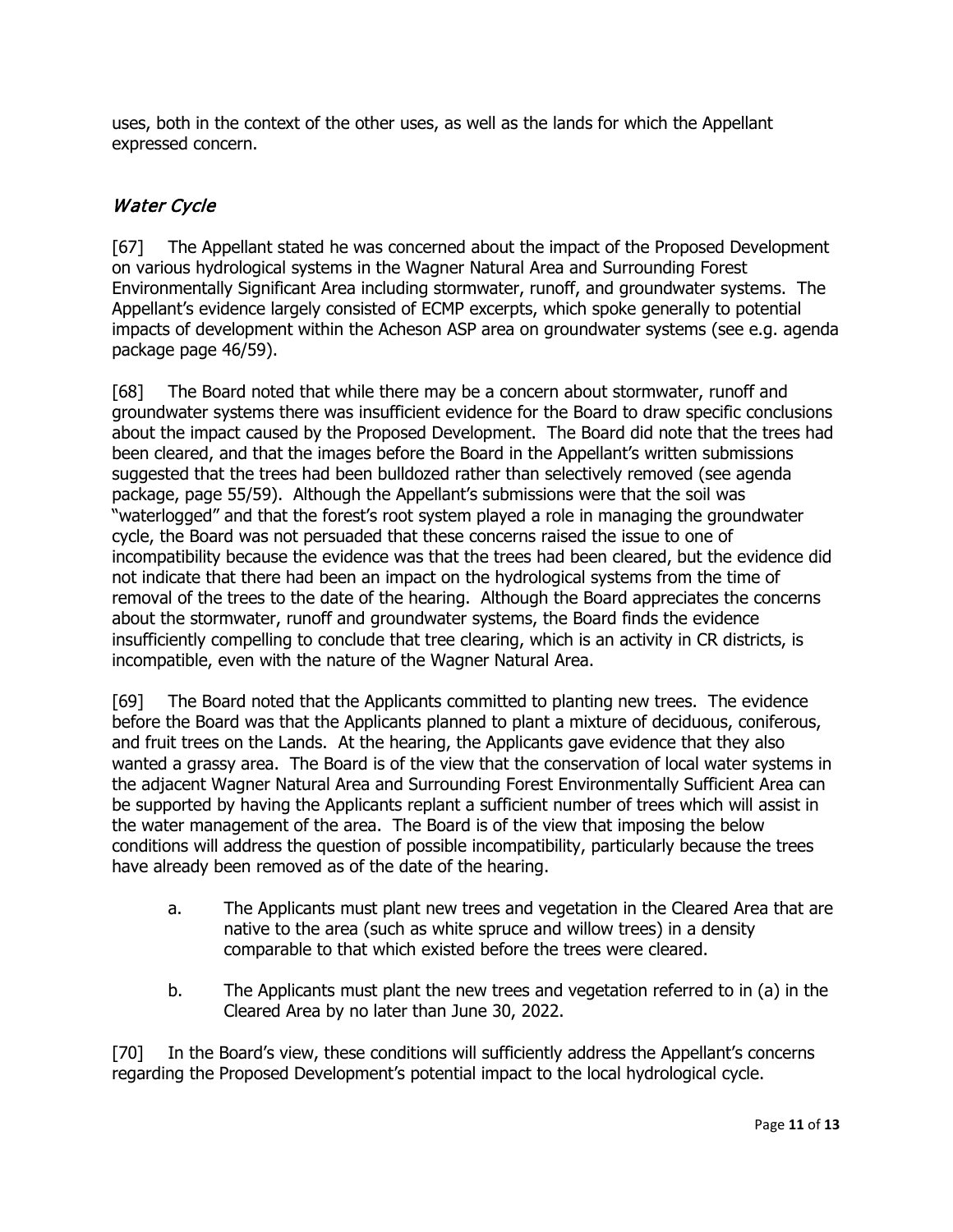# Impact on local flora and fauna

[71] The Appellant also had concerns with respect to the impacts of the Proposed Development on local flora and fauna. The ECMP excerpts submitted by the Appellant described generally that Wagner Natural Area is an important habitat area for a number of wildlife species and contains a number of rare plant species sensitive to changes in environmental conditions (e.g. agenda package, page 47/59).

[72] The Appellant also indicated a concern about the risk that invasive species of non-native vegetation might be planted, which would have a negative impact on the Wagner Natural Area which would lead to the incompatibility of the Tree Clearing with the adjacent area for which the Appellant is responsible.

[73] In assessing this concern, the Board considered the fact that the trees were already cleared and that the images before the Board in the Appellant's written submissions suggested that the trees had been bulldozed rather than selectively removed. As the Appellant had written, the Board cannot bring back the mature trees that used to exist on the Lands, but it is within the Board's abilities to require that the Applicants replant trees to replace those removed.

[74] The Board notes that the issue of invasive species is a significant one. However, the Board is of the opinion that requiring the Applicants to plant certain trees in the Tree Clearing Area should provide assurance to the Appellant that the Applicants will restore the Tree Clearing Area as much as possible. The Board is also of the view that by requiring the replanting of native species trees, the potential concern about invasive species can be alleviated, and thus will address concerns about potential incompatibility. In imposing a condition in relation to planting "indigenous species", the Board is attempting to balance the interests of the Appellant in knowing that the vegetation in the Lands adjacent to the Wagner Natural Area will be noninvasive, while allowing the Applicants to avoid further onerous enforcement measures due to its Tree Clearing activities. The Board considered whether some other remedy could be imposed. However, the Board had no evidence upon which to make this determination. As a result, the Board is of the opinion that the condition regarding native species of trees should address this concern.

[75] Since this replanting is a condition of the development permit, if the Applicants fail to replant native trees in the Tree Clearing Area by June 30, 2022, the Applicants would be in breach of the condition of their development permit approval and may face a stop order issued by Parkland County. The Board is of the view that including this condition would prevent the spread of invasive species of non-native vegetation onto the Wagner Natural Area and encourage biodiversity on adjacent Lands.

# **Conclusion**

[76] Having considered the evidence and the arguments before it, the Board is satisfied that with the imposition of the additional conditions found as paragraph [\[9\]1](#page-1-0) and [\[9\]2,](#page-1-1) the Proposed Development is compatible with neighbouring uses. For these reasons, the Board denies the appeal, and upholds the Development Permit on the same conditions as issued by the Development Authority, with additional conditions.